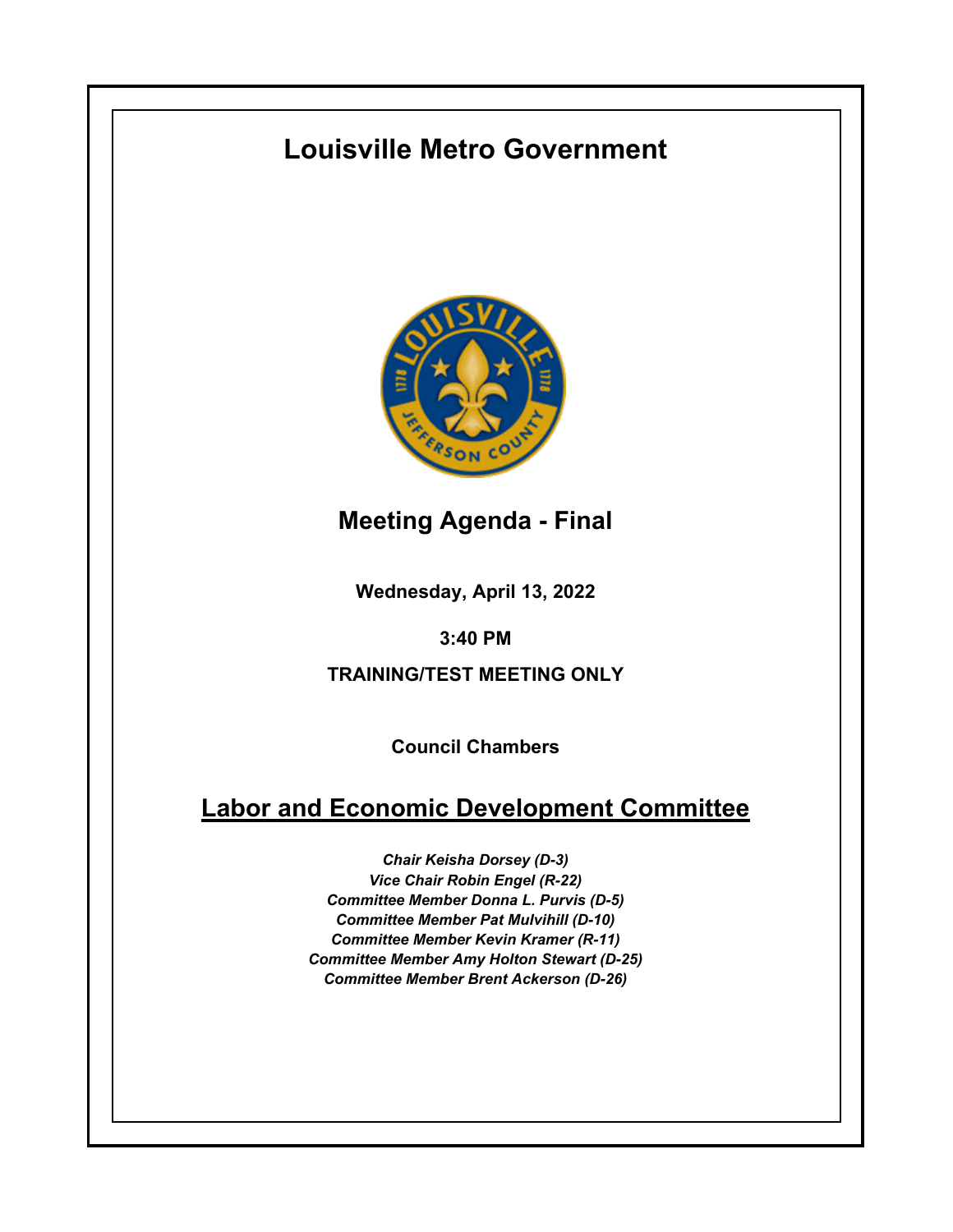TEST MEETING ONLY - USE LABOR AND ECONOMIC DEV. COMMITTEE VIDEO FROM 4-14-20

#### **Call to Order**

#### **Roll Call**

### **Pending Legislation**

| 1. | $O-396-19$          | AN ORDINANCE CREATING A NEW SECTION OF CHAPTER 113 OF<br>THE LOUISVILLE/JEFFERSON COUNTY METRO GOVERNMENT<br>CODE OF ORDINANCES TO ESTABLISH AN ENTERTAINMENT<br>DESTINATION CENTER WITHIN THE WHISKEY ALLEY AREA. |                                                    |                                                             |  |  |
|----|---------------------|--------------------------------------------------------------------------------------------------------------------------------------------------------------------------------------------------------------------|----------------------------------------------------|-------------------------------------------------------------|--|--|
|    | <b>Sponsors:</b>    | Primary David James (D-6) and Primary Barbara Sexton Smith (D-4)                                                                                                                                                   |                                                    |                                                             |  |  |
|    | <b>Attachments:</b> | O-396-19 V.1 112119 LMCO Chapter 113.pdf                                                                                                                                                                           |                                                    |                                                             |  |  |
|    |                     | Updated Whiskey Alley Draft Agreement 3.10.20.pdf                                                                                                                                                                  |                                                    |                                                             |  |  |
|    |                     | Whiskey Alley - LED Concept Presentation 02.25.20.pdf                                                                                                                                                              |                                                    |                                                             |  |  |
|    |                     | <b>Whiskey Alley Draft Agreement 2.25.20.pdf</b>                                                                                                                                                                   |                                                    |                                                             |  |  |
|    |                     | EntertainmentDestinationCenter.WhiskeyAllex.Ordinance.11.15.19.docx                                                                                                                                                |                                                    |                                                             |  |  |
|    |                     | ORD 054 2020.pdf                                                                                                                                                                                                   |                                                    |                                                             |  |  |
|    |                     | <b>Legislative History</b>                                                                                                                                                                                         |                                                    |                                                             |  |  |
|    |                     | 11/21/19                                                                                                                                                                                                           | Metro Council                                      | assigned to the Labor and Economic<br>Development Committee |  |  |
|    |                     |                                                                                                                                                                                                                    | Action Required By: May 2020                       |                                                             |  |  |
|    |                     | 12/3/19                                                                                                                                                                                                            | Labor and Economic<br><b>Development Committee</b> | recommended for approval                                    |  |  |
|    |                     | 12/3/19                                                                                                                                                                                                            | Labor and Economic<br><b>Development Committee</b> | tabled                                                      |  |  |
|    |                     | 2/11/20                                                                                                                                                                                                            | Labor and Economic<br><b>Development Committee</b> | tabled                                                      |  |  |
|    |                     | 2/25/20                                                                                                                                                                                                            | Labor and Economic<br><b>Development Committee</b> | tabled                                                      |  |  |
|    |                     | 3/10/20                                                                                                                                                                                                            | Labor and Economic<br>Development Committee        | untabled                                                    |  |  |
|    |                     | 3/10/20                                                                                                                                                                                                            | Labor and Economic<br>Development Committee        | called the question                                         |  |  |
|    |                     | 3/10/20                                                                                                                                                                                                            | Labor and Economic<br>Development Committee        | tabled                                                      |  |  |
|    |                     | 4/14/20                                                                                                                                                                                                            | Labor and Economic<br>Development Committee        | recommended for approval                                    |  |  |
|    |                     | 4/23/20                                                                                                                                                                                                            | Metro Council                                      | passed                                                      |  |  |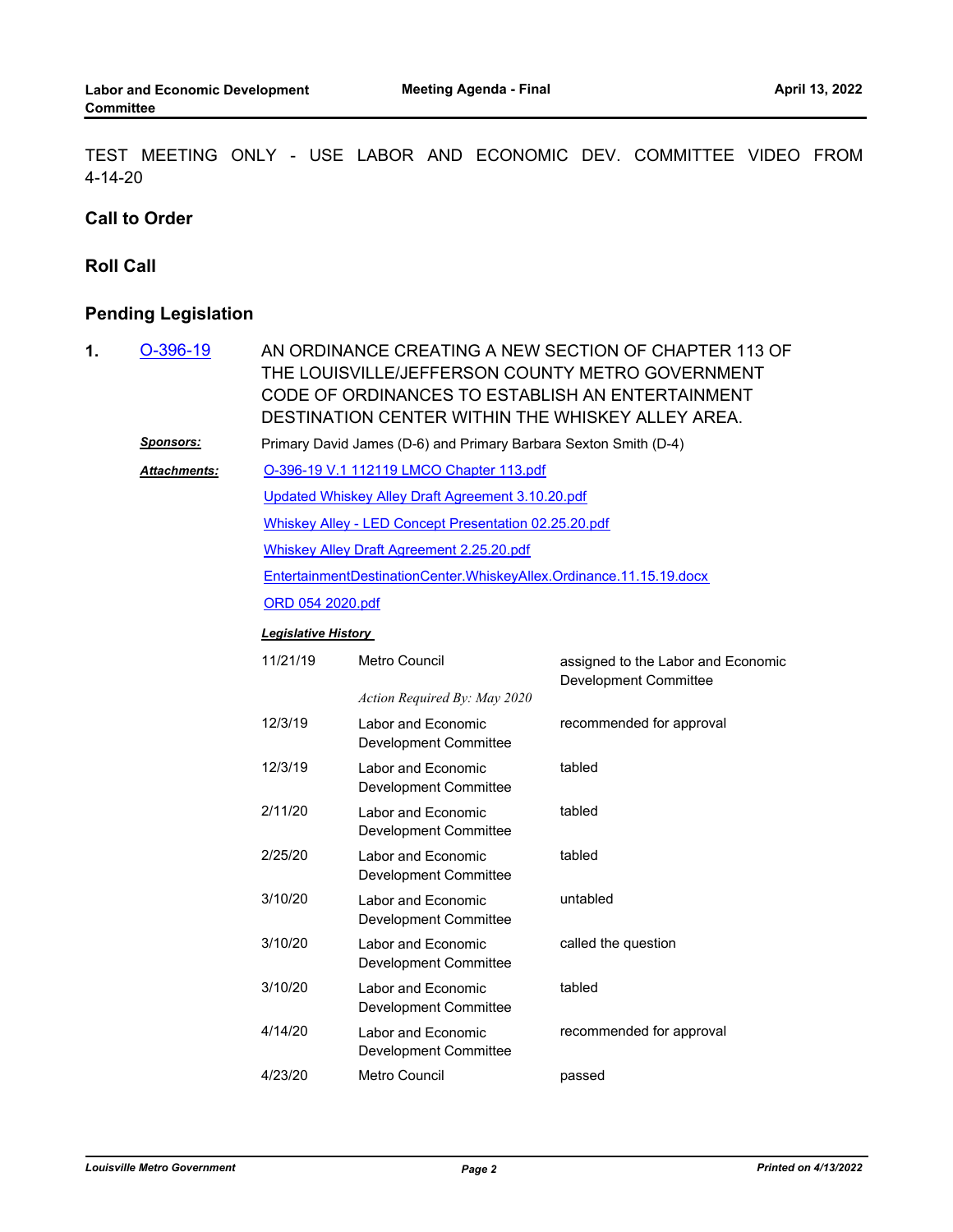| 2. | R-041-20         | A RESOLUTION PURSUANT TO THE CAPITAL AND OPERATING<br>BUDGET ORDINANCES, APPROVING THE APPROPRIATION TO FUND<br>THE FOLLOWING NONCOMPETITIVELY NEGOTIATED AMENDMENT<br>TO SOLE SOURCE CONTRACT FOR THE LIBRARY CONCERNING<br>MAGAZINE AND NEWSPAPER SUBSCRIPTIONS AND OTHER<br>MATERIALS FOR USE BY LIBRARY PATRONS - (OVERDRIVE, INC. -<br>\$750,000 FOR A NEW NOT-TO-EXCEED AMOUNT OF \$1,250,000.00). |                                                    |                                                             |  |  |  |
|----|------------------|----------------------------------------------------------------------------------------------------------------------------------------------------------------------------------------------------------------------------------------------------------------------------------------------------------------------------------------------------------------------------------------------------------|----------------------------------------------------|-------------------------------------------------------------|--|--|--|
|    | <b>Sponsors:</b> | Primary David Yates (D-25)                                                                                                                                                                                                                                                                                                                                                                               |                                                    |                                                             |  |  |  |
|    | Attachments:     | R-041-20 V.1 031920 - Contract for Overdrive, Incpdf                                                                                                                                                                                                                                                                                                                                                     |                                                    |                                                             |  |  |  |
|    |                  | <b>OverDrive Inc.</b>                                                                                                                                                                                                                                                                                                                                                                                    |                                                    |                                                             |  |  |  |
|    |                  | <u>RES 041 2020.pdf</u>                                                                                                                                                                                                                                                                                                                                                                                  |                                                    |                                                             |  |  |  |
|    |                  | <b>Legislative History</b>                                                                                                                                                                                                                                                                                                                                                                               |                                                    |                                                             |  |  |  |
|    |                  | 3/19/20                                                                                                                                                                                                                                                                                                                                                                                                  | <b>Metro Council</b>                               | assigned to the Labor and Economic<br>Development Committee |  |  |  |
|    |                  | Action Required By: September 2020                                                                                                                                                                                                                                                                                                                                                                       |                                                    |                                                             |  |  |  |
|    |                  | 4/14/20                                                                                                                                                                                                                                                                                                                                                                                                  | Labor and Economic<br>Development Committee        | recommended for approval                                    |  |  |  |
|    |                  | 4/23/20                                                                                                                                                                                                                                                                                                                                                                                                  | Metro Council                                      | adopted                                                     |  |  |  |
| 3. | R-044-20         | A RESOLUTION DETERMINING A PARCEL OF REAL PROPERTY<br>LOCATED AT SOUTH FOURTH STREET AND OWNED BY<br>LOUISVILLE/JEFFERSON COUNTY METRO GOVERNMENT ("METRO<br>GOVERNMENT") AS SURPLUS AND NOT NEEDED FOR A<br>GOVERNMENTAL PURPOSE AND AUTHORIZING ITS TRANSFER TO<br>SLS MANAGEMENT, LLC.                                                                                                                |                                                    |                                                             |  |  |  |
|    | <u>Sponsors:</u> | Primary Barbara Sexton Smith (D-4)                                                                                                                                                                                                                                                                                                                                                                       |                                                    |                                                             |  |  |  |
|    | Attachments:     | R-044-20 V.1 031920 - Marketplace Square Surplus Property.pdf                                                                                                                                                                                                                                                                                                                                            |                                                    |                                                             |  |  |  |
|    |                  | R-044-20 ATTACH 031920.pdf                                                                                                                                                                                                                                                                                                                                                                               |                                                    |                                                             |  |  |  |
|    |                  | RES 042 2020.pdf                                                                                                                                                                                                                                                                                                                                                                                         |                                                    |                                                             |  |  |  |
|    |                  | <b>Legislative History</b>                                                                                                                                                                                                                                                                                                                                                                               |                                                    |                                                             |  |  |  |
|    |                  | 3/19/20                                                                                                                                                                                                                                                                                                                                                                                                  | Metro Council                                      | assigned to the Labor and Economic<br>Development Committee |  |  |  |
|    |                  | Action Required By: September 2020                                                                                                                                                                                                                                                                                                                                                                       |                                                    |                                                             |  |  |  |
|    |                  | 4/14/20                                                                                                                                                                                                                                                                                                                                                                                                  | Labor and Economic<br><b>Development Committee</b> | recommended for approval                                    |  |  |  |
|    |                  | 4/23/20                                                                                                                                                                                                                                                                                                                                                                                                  | Metro Council                                      | adopted                                                     |  |  |  |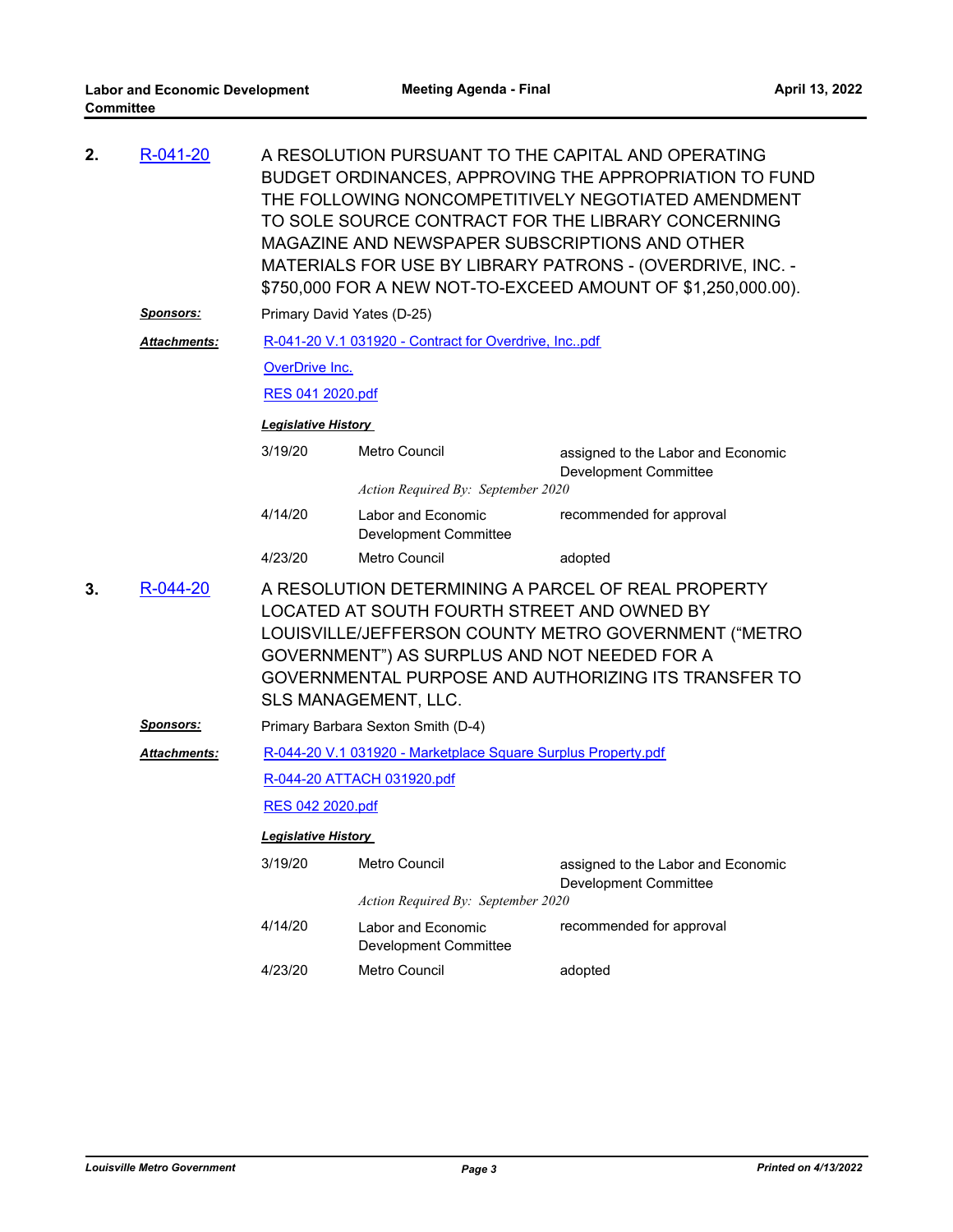| 4. | R-046-20             | A RESOLUTION PURSUANT TO THE CAPITAL AND OPERATING<br>BUDGET ORDINANCES, APPROVING THE APPROPRIATION TO FUND<br>THE FOLLOWING NONCOMPETITIVELY NEGOTIATED SOLE SOURCE<br>CONTRACT FOR PARC CONCERNING UPGRADES TO<br>PROPRIETARY FIRE DETECTION EQUIPMENT - (SIEMENS INDUSTRY,<br>INC. - \$50,000.00). |                                                    |                                                                    |  |  |  |
|----|----------------------|--------------------------------------------------------------------------------------------------------------------------------------------------------------------------------------------------------------------------------------------------------------------------------------------------------|----------------------------------------------------|--------------------------------------------------------------------|--|--|--|
|    | <u>Sponsors:</u>     | Primary David Yates (D-25)                                                                                                                                                                                                                                                                             |                                                    |                                                                    |  |  |  |
|    | Attachments:         | R-046-20 V. 1 040920 PARC - SIEMENS INDUSTRY, INC. - \$50,000.00.pdf                                                                                                                                                                                                                                   |                                                    |                                                                    |  |  |  |
|    |                      | Siemens Industry Inc NCCR Redacted.pdf                                                                                                                                                                                                                                                                 |                                                    |                                                                    |  |  |  |
|    |                      | RES 043 2020.pdf                                                                                                                                                                                                                                                                                       |                                                    |                                                                    |  |  |  |
|    |                      | Legislative History                                                                                                                                                                                                                                                                                    |                                                    |                                                                    |  |  |  |
|    |                      | 4/9/20                                                                                                                                                                                                                                                                                                 | Metro Council                                      | assigned to the Labor and Economic<br><b>Development Committee</b> |  |  |  |
|    |                      |                                                                                                                                                                                                                                                                                                        | Action Required By: October 2020                   |                                                                    |  |  |  |
|    |                      | 4/14/20                                                                                                                                                                                                                                                                                                | Labor and Economic<br>Development Committee        | recommended for approval                                           |  |  |  |
|    |                      | 4/23/20                                                                                                                                                                                                                                                                                                | Metro Council                                      | adopted                                                            |  |  |  |
| 5. | R-048-20             | A RESOLUTION APPROVING THE GRANTING OF LOCAL INCENTIVES<br>TO INTERAPT, LLC AND ANY SUBSEQUENT ASSIGNEES OR<br>APPROVED AFFILIATES THEREOF PURSUANT TO KRS CHAPTER<br>154, SUBCHAPTER 32.                                                                                                              |                                                    |                                                                    |  |  |  |
|    | <u>Sponsors:</u>     | Primary David Yates (D-25) and Primary Anthony Piagentini (R-19)                                                                                                                                                                                                                                       |                                                    |                                                                    |  |  |  |
|    | <u> Attachments:</u> | R-048-20 V. 1 040920 LOCAL INCENTIVES - INTERAPT, LLC.pdf                                                                                                                                                                                                                                              |                                                    |                                                                    |  |  |  |
|    |                      | Interapt, LLC-Local Support Letter.pdf                                                                                                                                                                                                                                                                 |                                                    |                                                                    |  |  |  |
|    |                      | Interapt, LLC - Board Report.pdf                                                                                                                                                                                                                                                                       |                                                    |                                                                    |  |  |  |
|    |                      | RES 044 2020.pdf                                                                                                                                                                                                                                                                                       |                                                    |                                                                    |  |  |  |
|    |                      | <b>Legislative History</b>                                                                                                                                                                                                                                                                             |                                                    |                                                                    |  |  |  |
|    |                      | 4/9/20                                                                                                                                                                                                                                                                                                 | Metro Council                                      | assigned to the Labor and Economic<br><b>Development Committee</b> |  |  |  |
|    |                      |                                                                                                                                                                                                                                                                                                        | Action Required By: October 2020                   |                                                                    |  |  |  |
|    |                      | 4/14/20                                                                                                                                                                                                                                                                                                | Labor and Economic<br><b>Development Committee</b> | recommended for approval                                           |  |  |  |
|    |                      | 4/23/20                                                                                                                                                                                                                                                                                                | Metro Council                                      | adopted                                                            |  |  |  |
|    |                      |                                                                                                                                                                                                                                                                                                        |                                                    |                                                                    |  |  |  |

### **Special Discussion**